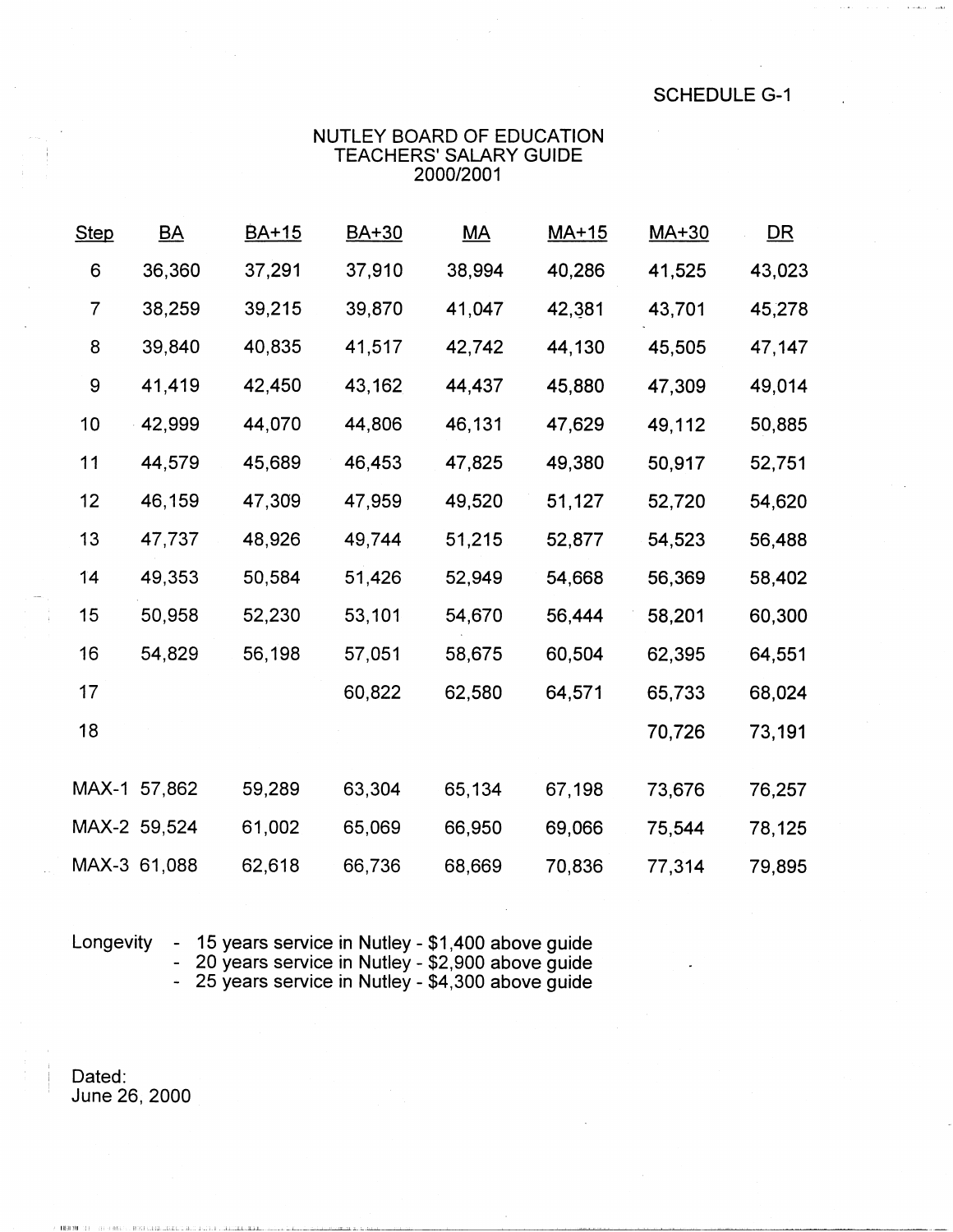SCHEDULE G-2

## NUTLEY BOARD OF EDUCATION TEACHERS' SALARY GUIDE 2001/2002

| <b>Step</b>    | $\underline{BA}$ | <b>BA+15</b> | BA+30  | $\underline{MA}$ | $MA+15$ | MA+30  | <u>DR</u> |
|----------------|------------------|--------------|--------|------------------|---------|--------|-----------|
| 6              | 37,015           | 37,962       | 38,593 | 39,696           | 41,011  | 42,273 | 43,798.   |
| $\overline{7}$ | 38,948           | 39,921       | 40,588 | 41,786           | 43,144  | 44,488 | 46,094    |
| 8              | 40,557           | 41,570       | 42,264 | 43,512           | 44,924  | 46,325 | 47,996    |
| 9              | 42,165           | 43,214       | 43,939 | 45,237           | 46,706  | 48,160 | 49,897    |
| 10             | 43,773           | 44,864       | 45,613 | 46,962           | 48,487  | 49,996 | 51,801    |
| 11             | 45,382           | 46,511       | 47,289 | 48,686           | 50,269  | 51,833 | 53,701    |
| 12             | 46,990           | 48,160       | 48,822 | 50,412           | 52,048  | 53,669 | 55,603    |
| 13             | 48,597           | 49,807       | 50,640 | 52,137           | 53,828  | 55,505 | 57,505    |
| 14             | 50,242           | 51,494       | 52,352 | 53,902           | 55,652  | 57,384 | 59,453    |
| 15             | 51,876           | 53,171       | 54,056 | 55,654           | 57,460  | 59,249 | 61,385    |
| 16             | 55,816           | 57,210       | 58,078 | 59,732           | 61,593  | 63,518 | 65,713    |
| 17             |                  |              | 61,917 | 63,707           | 65,733  | 66,916 | 69,249    |
| 18             |                  |              |        |                  |         | 71,999 | 74,508    |
|                | MAX-1 57,664     | 59,094       | 63,512 | 65,348           | 67,423  | 73,888 | 76,470    |
|                | MAX-2 59,511     | 60,978       | 65,108 | 66,990           | 69,113  | 75,776 | 78,431    |
|                | MAX-3 61,221     | 62,741       | 66,923 | 68,858           | 71,034  | 77,697 | 80,352    |
|                | MAX-4 62,829     | 64,402       | 68,638 | 70,626           | 72,855  | 79,518 | 82,172    |

Longevity - 15 years service in Nutley - \$1,400 above guide - 20 years service in Nutley - \$2,900 above guide - 25 years service in Nutley - \$4,300 above guide

Dated: June 26, 2000